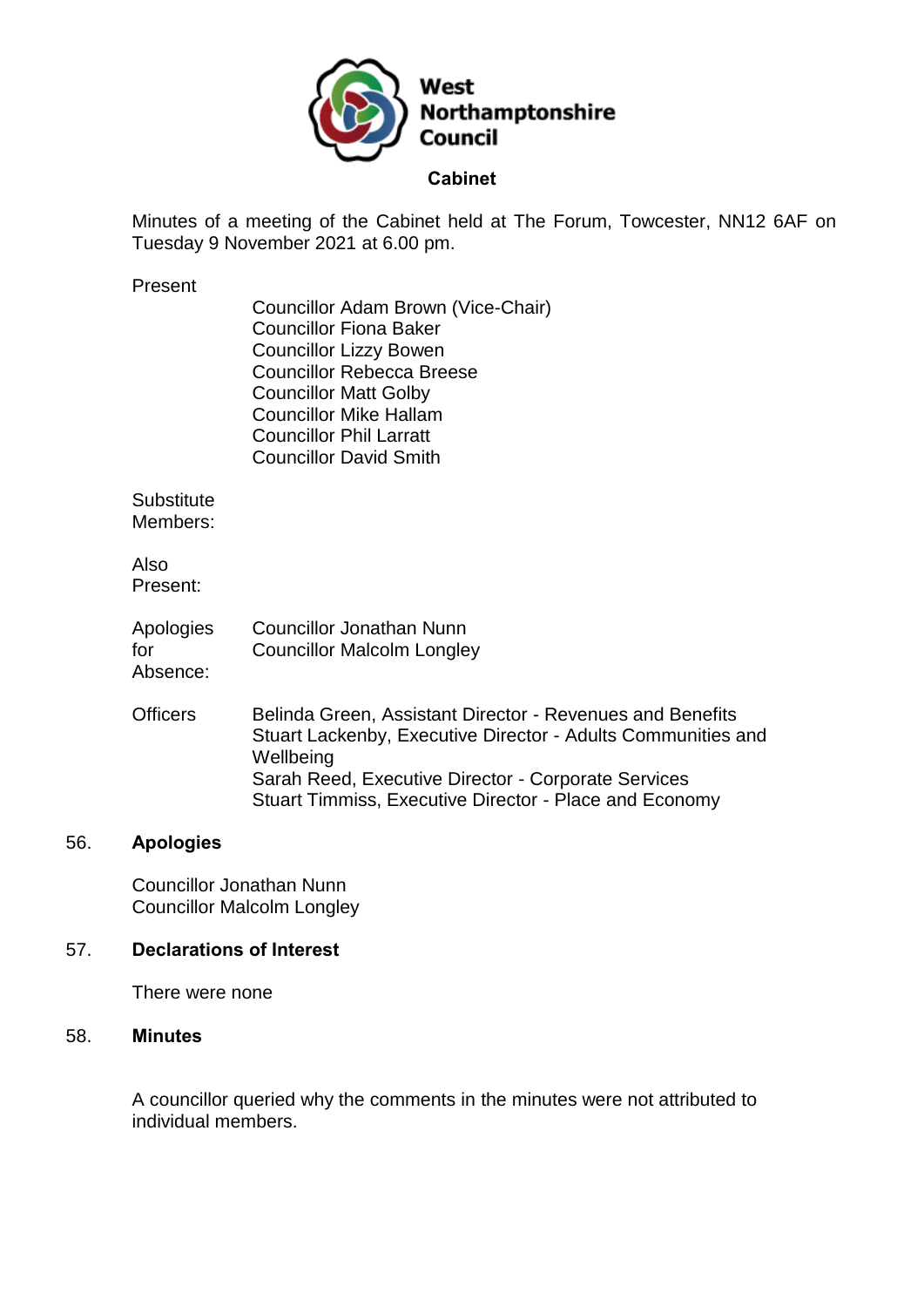The Chair advised that the style of minutes used by the council was consistent and was deemed to be best practice.

### 59. **Chair's Announcements**

The Chair announced that the traffic light system would be used for speech timing at the meeting.

### 60. **Urgent Business**

**None** 

### 61. **Constitution Review**

At the Chair's invitation councillors made the following comments.

- It was felt that recommendation B should not be included.
- With regard to point 26.1 of the Council Procedure Rules (priority opposition motions) it was suggested that the leader of the largest opposition group should have discretion to nominate another member to move the priority motion. Also, there was also no mention of a vote.
- At point 28.5 of the Council Procedure Rules regarding motions, it was queried whether these should be dealt with in a random order and not in order received.
- Point 10.1 of the Council Procedure Rules stated that the ending of the meeting would be at 9:30pm, it was suggested that due to motions this might not be realistic and a 10:00pm finish could be better.
- Regarding the protocol for speaking at Planning Committees, concern was raised about how point 8.6 noted that there would be a limit to the number of speakers.
- The document itself was a living one, so there was always room for improvement.
- Concern was raised that it seemed as though officers would receive an increase in the amount of money they could spend without confirmation from councillors.
- The document seemed to suggest that parties would have a more limited number of motions in the future.
- It was felt that meetings and the council should be more accessible to the public.

The Chair advised that the cross-party working group that had worked on the constitution had met several times before the report had been presented to Cabinet.

Councillor Mike Hallam stated that the opposition had had a large amount of input at the working group and advised that any amendments be put forward to the working group. It was agreed that accessibility was important, and the council would always look at ways to do this within the scope of the law. The committee and those present were reminded that members of the public were always welcome to come to the meeting.

# 62. **Cottesbrooke Conservation Area**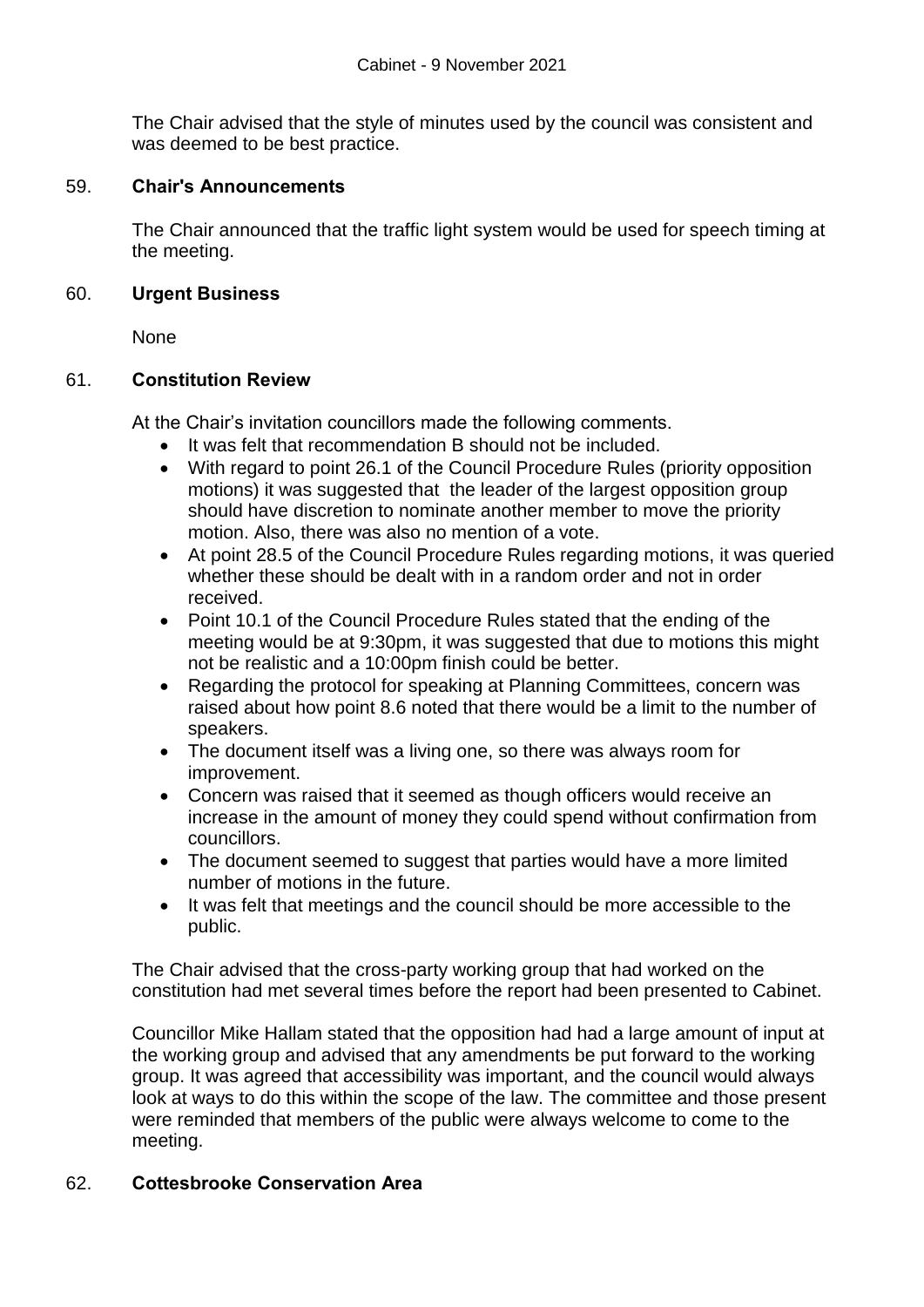At the Chair's invitation Councillor Rebecca Breese presented the report, copies of which had been previously circulated. Cabinet were advised that the report would now go to the Planning Policy Group and had only been brought to Cabinet for permission to go out for consultation.

The Chair advised that much work had been done previously by Daventry District Council.

No questions were asked.

### 63. **Harmonisation of the Garden Waste Collection Service Across West Northamptonshire**

At the Chair's invitation Councillor Phil Larratt presented the report, copies of which had been previously circulated. The committee was advised it was a responsibility and a requirement to harmonise services under West Northants Council and this report had provided a review of the charges. Currently garden waste was collected on a fortnightly basis with Northampton and Daventry residents paying a yearly fee, whereas no fee was charged in South Northamptonshire. Approval of the proposal would ensure a fair system for all residents with the understanding that there are many people who live in flats and as such garden waste collections would not be required. Residents would be encouraged to compost, bins would be provided for this, it was agreed that it was important to keep residents informed of this.

Councillors made the following comments.

- It was felt that the proposed fees were not required, that the residents already paid for this service through their council tax payments.
- It was asked if there would be a reduction in the council tax to offset this extra payment.
- It was queried whether this charge would cover the cost of opening the household waste and recycling centres 7 days a week.
- It was felt that this was an unreliable income stream as not all residents would sign up for the scheme.
- A full consultation on this issue across the whole area should take place.
- It was noted that a cost neutral option had not been mentioned in the report.
- The report had not mentioned Christmas Tree collection, would this still take place?
- WNC was now 8 months old, it was queried why this had not been implemented earlier on.
- It was queried whether there would be an increase in residents placing their garden waste in their black bins.
- It was noted that some residents may not be able to pay the fee in one go, could there be an option added to pay weekly or to add it to the council tax.
- The DEFRA report that is expected should arrive before Christmas, would it be prudent to introduce a charge now that might be overturned in a few months' time.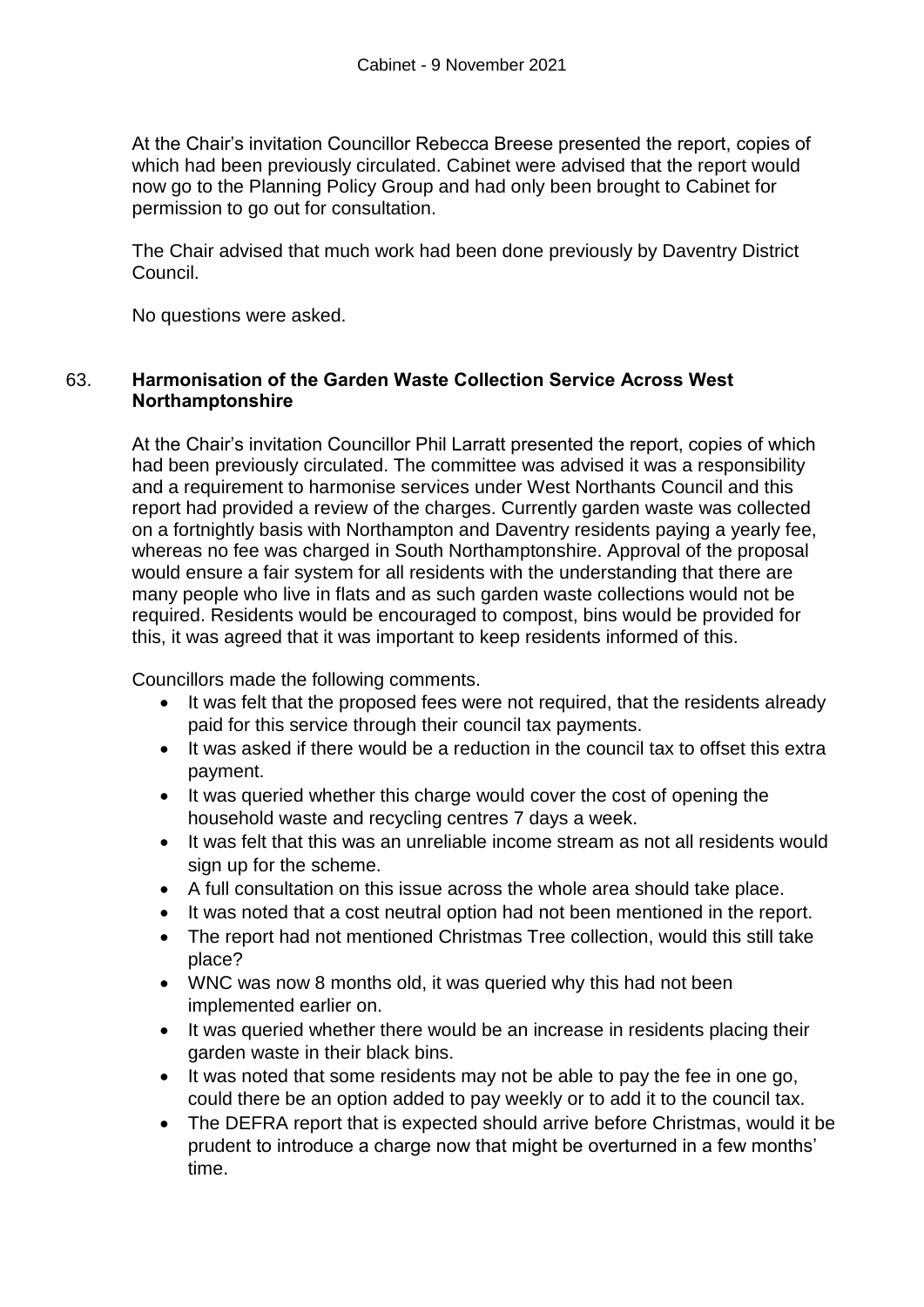- The report did not mention any investigation that had happened with regards to residents not being able to pay.
- It was advised that the options mentioned in Appendix A didn't seem to add up.

Councillor Phil Larratt made the following points.

- There had been complaints made to the ombudsman regarding this issue.
- 63% of Councils now charge for Garden Waste collection with the national average £43.
- As far as he was aware Christmas Tree collection would remain in place.
- There had been no significant increase in the amount of garden waste placed in black bins.
- To begin with there was a budget provision in place for 3000 compost bins.
- This fee was to ensure that every resident would be paying the same amount, this making the process fair.
- It was advised that it was not a statutory responsibility of the council to provide garden waste collection, as such there is a charge to process the waste.
- The dates given by DEFRA had consistently changed, if the amount charged should change DEFRA would compensate the council accordingly.
- There were some possible discounts, the council would keep them under review.

Councillor David Smith noted that there would always be concerns but many residents are prepared to pay for the service.

The Chair noted that it was not helpful to re-draw boundaries, the council was now West Northants Council.

# 64. **Upper Nene Valley Gravel Pits Special Protection Area**

At the Chair's invitation Councillor Rebecca Breese presented the report copies of which had been previously circulated. This had formerly been an NBC project, a draft had been prepared and section 1.2 summarised the mitigation that would be used. The report would be out to consultation during November and December 2021.

# 65. **Local Council Tax Reduction Scheme 2022-2023**

The Chair presented the report, copies of which had been previously circulated. The committee was informed that much focus had been placed on how to support care leavers and presented the recommendations to Cabinet.

Councillors made the following comments.

- It was noted that many care leavers had various social problems when leaving care, this scheme went some way to help them.
- It was felt that the forms they were required to complete were very complex and daunting to many of them.
- Cabinet was asked to consider a three year no tax for care leavers.